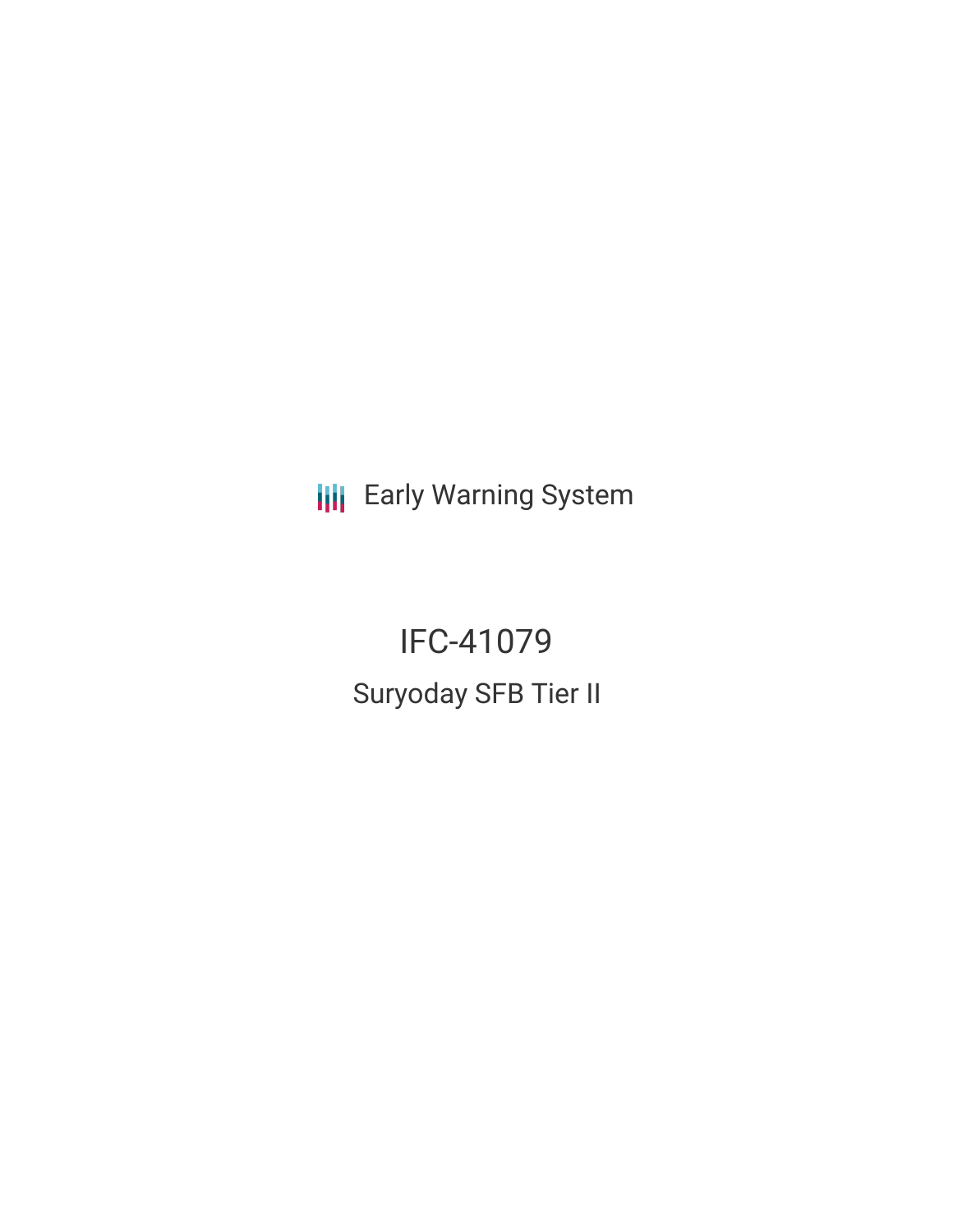

## **Quick Facts**

| <b>Countries</b>               | India                                                                                           |
|--------------------------------|-------------------------------------------------------------------------------------------------|
| <b>Specific Location</b>       | Maharashtra, Gujrat, Tamil Nadu, Karnataka, Orissa, Madhya Pradesh, Chhattisgarh and Puducherry |
| <b>Financial Institutions</b>  | International Finance Corporation (IFC)                                                         |
| <b>Status</b>                  | Proposed                                                                                        |
| <b>Bank Risk Rating</b>        | FI                                                                                              |
| <b>Voting Date</b>             | 2019-01-31                                                                                      |
| <b>Borrower</b>                | SURYODAY SMALL FINANCE BANK LIMITED                                                             |
| <b>Sectors</b>                 | Agriculture and Forestry, Finance                                                               |
| <b>Investment Type(s)</b>      | Loan                                                                                            |
| <b>Investment Amount (USD)</b> | $$20.00$ million                                                                                |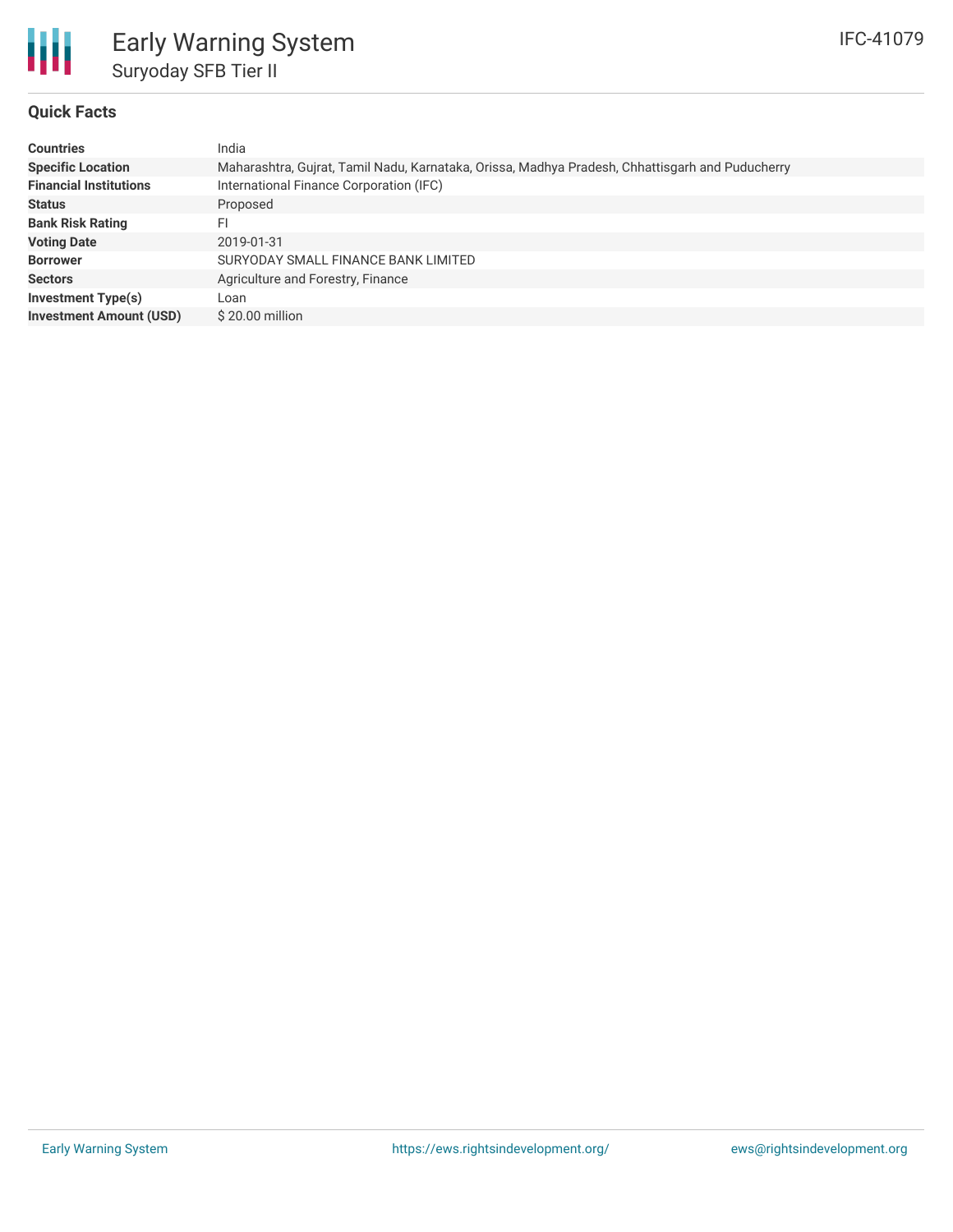

# **Project Description**

According to the bank website, the proposed project envisages a debt investment in Suryoday Small Finance Bank ("Suryoday" or the "Bank") headquartered in Navi Mumbai, Maharashtra with a borrower base of more than 850 thousand borrowers and a loan portfolio of approximately INR19.4 billion (US\$277 million equivalent) as of June 2018.

IFC stated that "the Project will help in expanding the outreach of access to microfinance to borrowers who have little or no access to formal sources of financing, including borrowers in low income states of India which have amongst the highest population densities and poverty rates in the country; and would help demonstrate the sustainability of lending to the microsmall business enterprises and build investor confidence in alternate means of providing microfinance through various channels.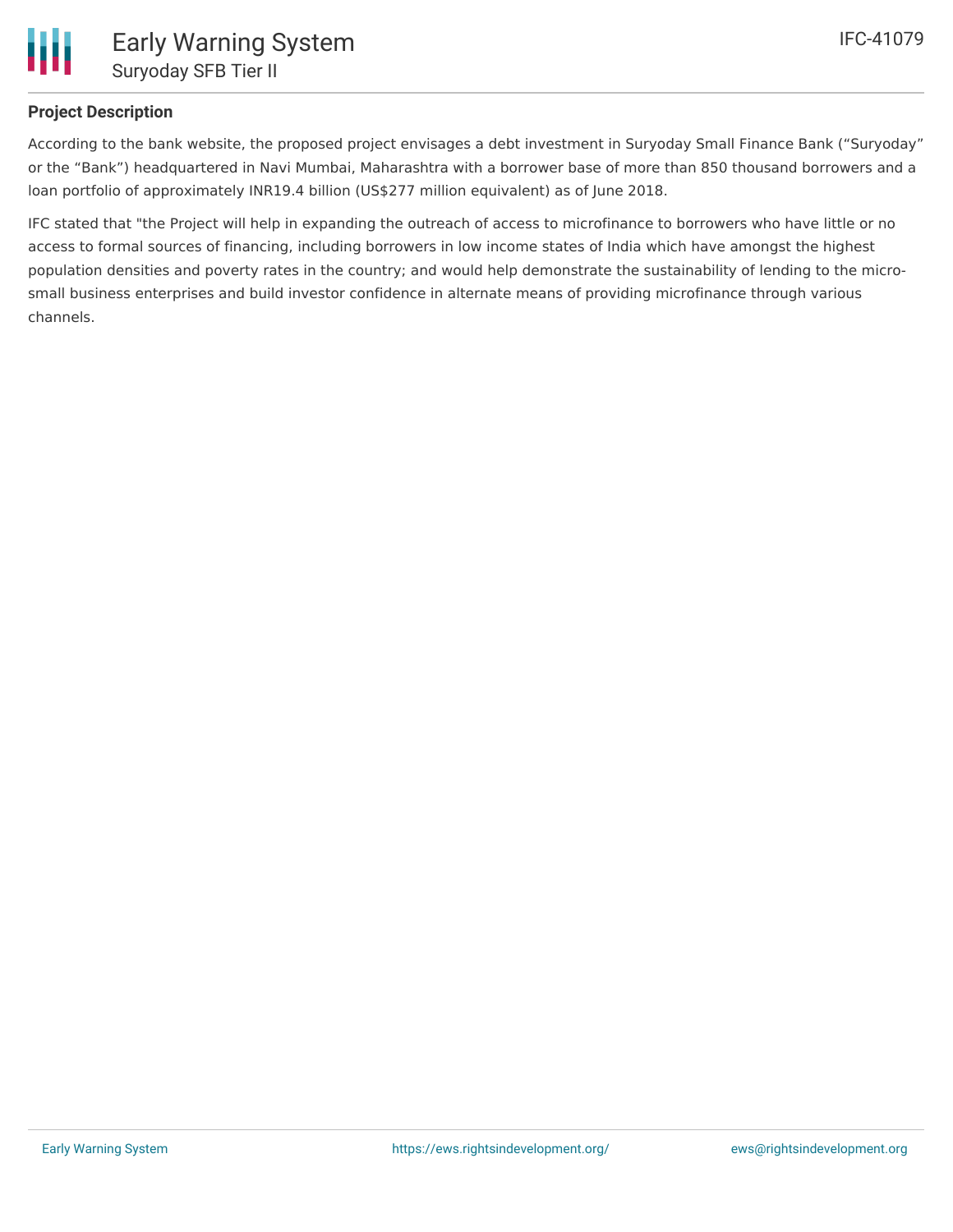### **Investment Description**

冊

• International Finance Corporation (IFC)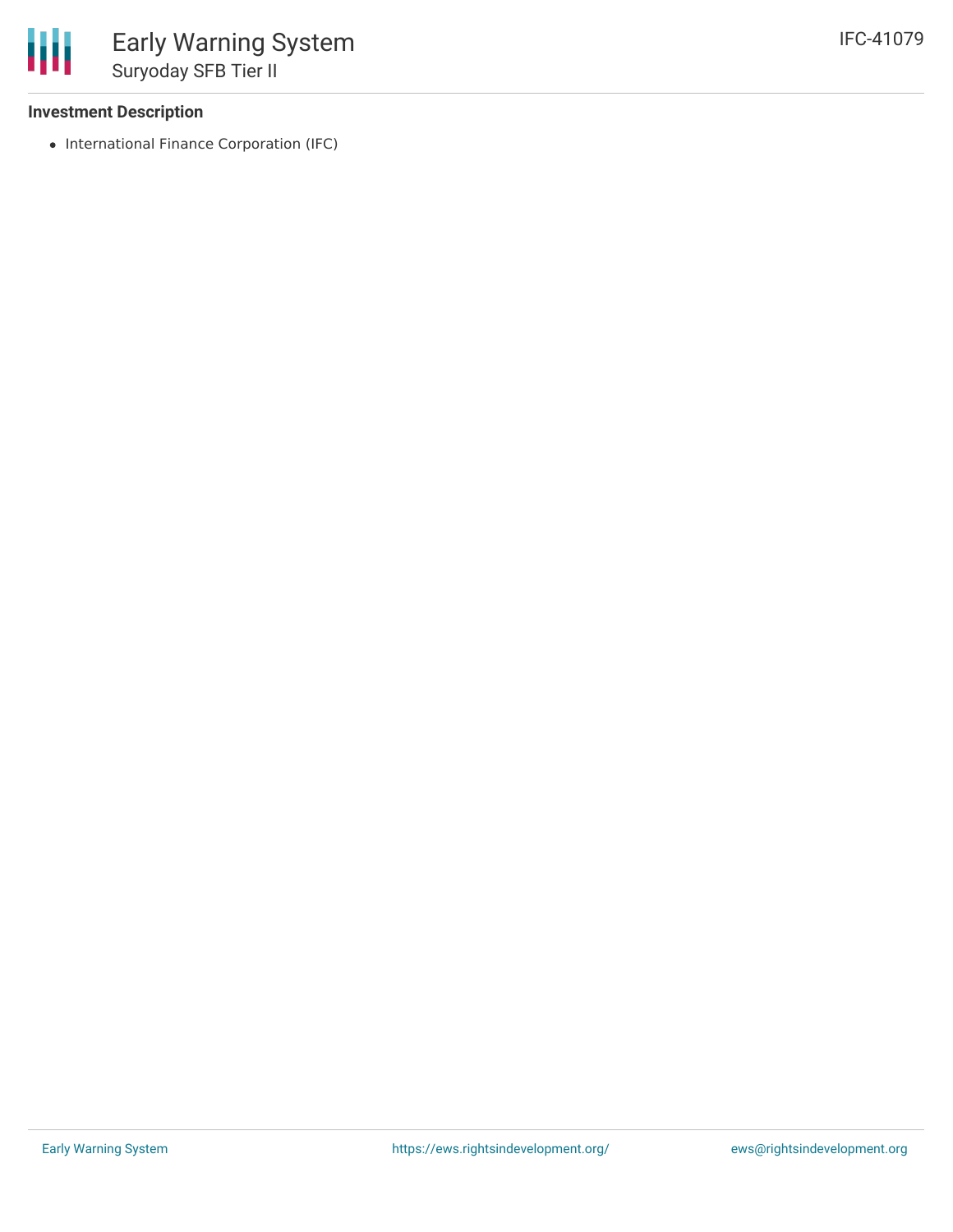

## **Private Actors Description**

According to IFC, Suryoday was founded by Mr. Baskar Babu who is a professional with a substantial experience in banking and financial services in institutions such as Cholamandalam Finance, HDFC Bank and GE Commercial Finance. Other shareholders include specialized microfinance funds such as Lok Capital Group, other domestic and foreign private equity funds and HNI investors, in addition to the HDFC Group through HDFC Holdings Limited and HDFC Standard Life Insurance.

Suryoday is amongst the few SFBs that focus on providing micro loans to women borrowers in urban and semi-urban areas. Its target customers include self-employed women working as vegetable or fruit vendors, small shop owners, sari sellers, tailors, salaried women working as cooks, house maids, small factories and piece rate workers involved in tailoring etc. Suryoday has been proactive in deployment of technology and over the years established itself as a customer centric institution with a commitment to responsible finance.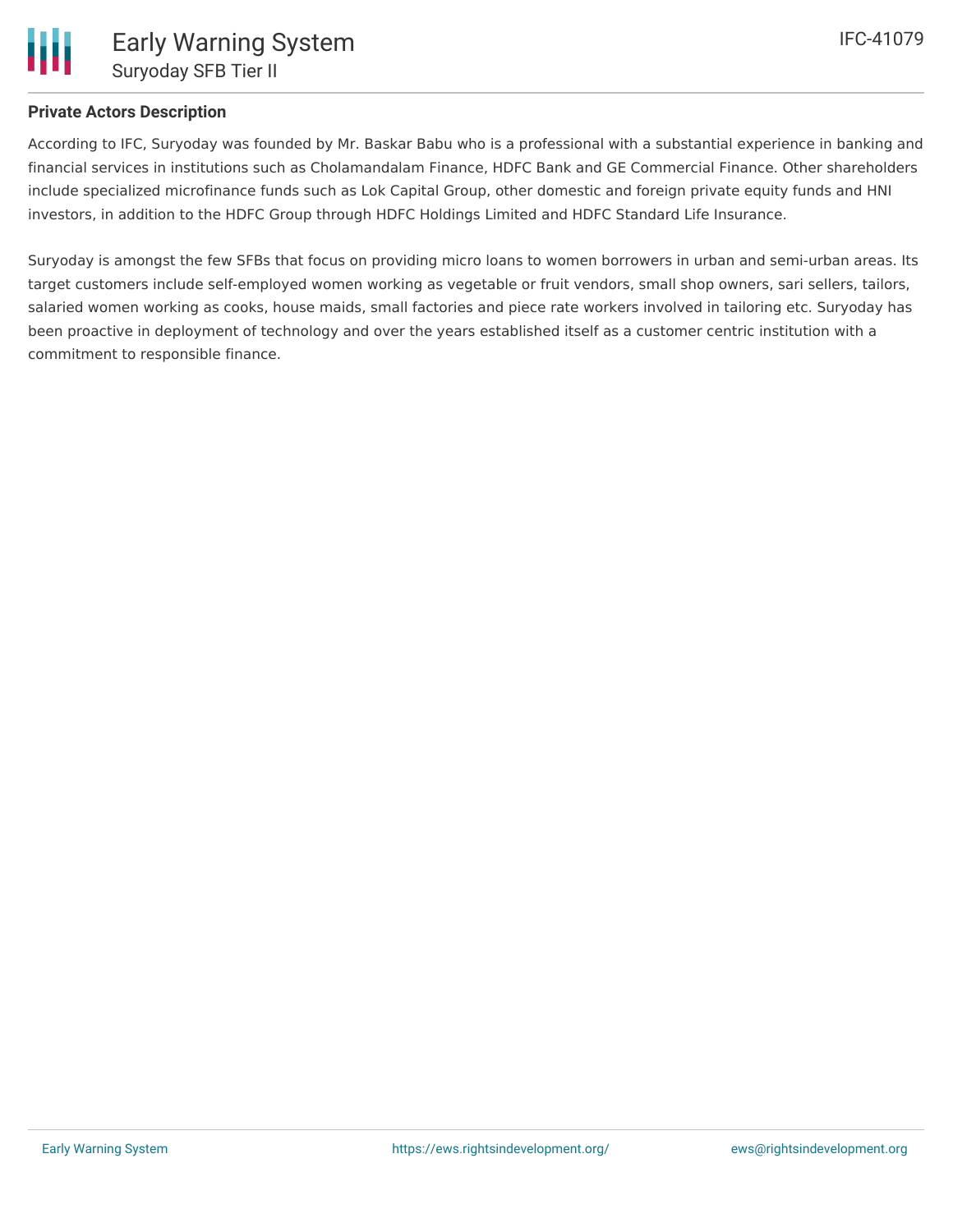

# Early Warning System Suryoday SFB Tier II

| <b>Private Actor 1</b> | <b>Private Actor</b><br>1 Role | <b>Private Actor</b><br>1 Sector | <b>Relation</b> | <b>Private Actor 2</b>              | <b>Private Actor</b><br>2 Role | <b>Private Actor</b><br>2 Sector |  |
|------------------------|--------------------------------|----------------------------------|-----------------|-------------------------------------|--------------------------------|----------------------------------|--|
| -                      | $\sim$                         | $\overline{\phantom{a}}$         |                 | Suryoday Small Finance Bank Limited | Client                         |                                  |  |